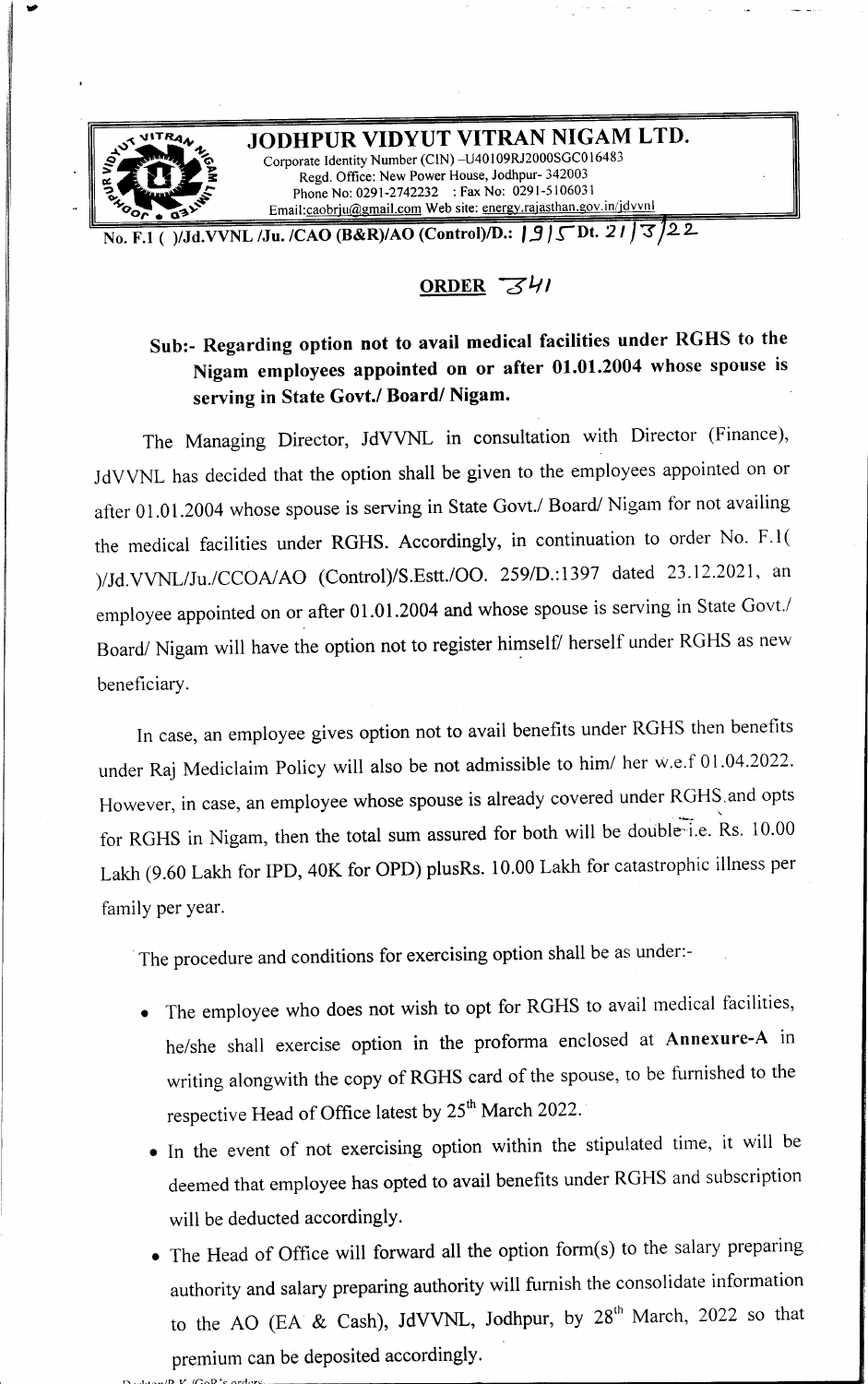¢ Option once exercised will be final and cannot be reverted in future.

This is subject to ratification by the Board of Directors, JdVVNL.

By Orger,  $C$  $(Dr. S.R.A. p$ yal) Chief Controller of Accounts

Copy to the following for information and necessary action:-

- . The Secretary (Admn.), JdVVNL. Jodhpur.
- 2. The Company Secretary, JdVVNL, Jodhpur.<br>3. The Chief Engineer (Call Company).
- ), JdVVNL,.................
- The Addl .ChiefEngineer ( ), JAVVNL,... 0.eee
- The Chief Accounts Officer ( ), JdVVNL,  $\ldots$  ...
- The Addl. Superintendent of Police (Vig.), JdVVNL, Jodhpur. 2.  $3.4.5.6.7.8.9.$
- 7. The Dy. Superintendent of Police (Vig.), JdVVNL, Jodhpur/Jalore/Bikaner.<br>8. The Superintending Engineer (), JdVVNL,......
- 8. The Superintending Engineer (
- 9. The Superintending Engineer (IT), Jodhpur Discom, Jodhpur for uploading the order on Jodhpur Discom's site.
- | 10. The TA to Managing Director, <sup>J</sup>dVVNL, Jodhpur/Jaipur.
- 11. The Joint Director Personnel, <sup>J</sup>dVVNL, Jodhpur.
- 12. The Sr. Accounts Officer/Accounts Officer ( ), JdVVNL,.......
- 13. The Public Relation Officer, JdVVNL, Jodhpur.<br>14. The Dy. Director (), JdVVNL,...

14. The Dy. Director (

- 15. The Executive Engineer( ), JAVVNL,..0 00.
- 16. The Personnel Officer (
	-
- 17. The TA/PS to Director (Technical/Finance), JdVVNL, Jodhpur.

 $+\overline{\mathcal{W}}$ 

Accounts Officer (Control) Jodhpur Discom, Jodhpur